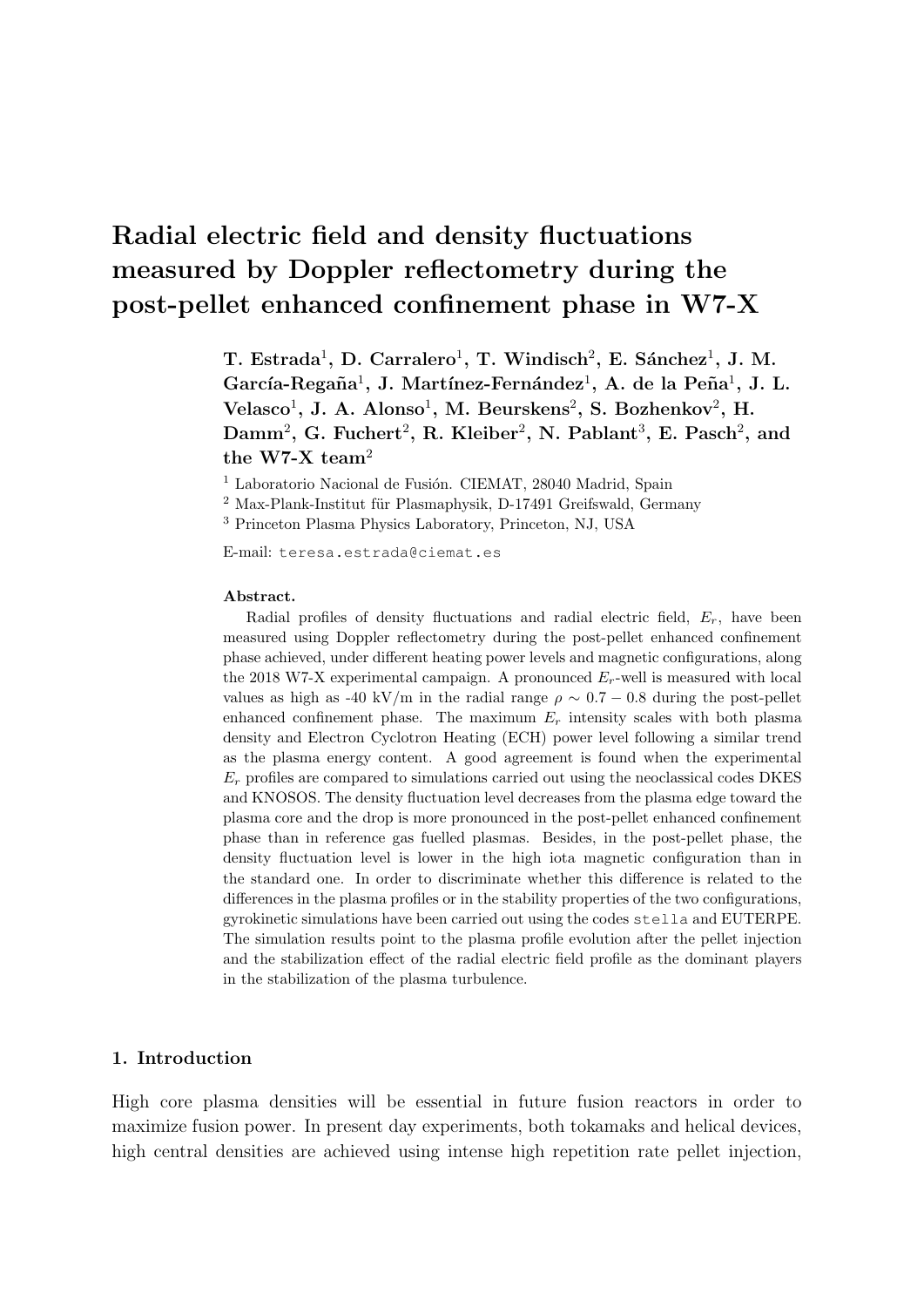extending the operational regime beyond the density limit predicted by the empirical scalings [1–4]. Improved plasma performance has been observed associated to core plasma fuelling by pellet injection in many experiments during the last decades [5–18]. In most experiments, a reduction of the ion transport and an increase in the core ion temperature are found associated to peaked density profiles. The energy confinement is observed to increase over similar discharges fuelled only by gas puffing. Similar behaviour has been reported associated to deep plasma fuelling by Neutral Beam Injection (NBI) [19–21]. Accompanying the increase in the plasma density and temperature gradients, a strong negative radial electric field,  $E_r$ , has been measured in a radial region that extends deep into the plasma bulk [10,11,13,19,20]. The reduction in the ion transport has been interpreted to be due to the stabilization of the ion temperature gradient (ITG) driven instabilities by the density peaking [14]. Besides, the impact of the  $E_r$ -shear on plasma turbulence has been shown to play a role too on the enhanced plasma performance [11].

In the stellarator W7-X, a notable improvement in the plasma performance has been observed after the injection of a series of frozen hydrogen pellets into ECH heated plasmas [22–24]. In these experiments, the pellet series rise the plasma density considerably and the central fuelling results in a peaked density profile. At the end of the pellet series, the ion and electron temperatures rise and almost equilibrate, and the plasma stored energy increases by more than  $40\%$  reaching values above 1 MJ. The  $E_r$ profile measured by X-ray Imaging Crystal Spectrometer (XICS) diagnostic indicates that ion-root conditions are achieved in the whole plasma column [25]. Power balance analysis indicates that during the enhanced confinement phase the turbulent transport is reduced getting close to the neoclassical level [24]. This enhanced confinement phase lasts for several confinement times and terminates as the density and its peaking decay. The stabilisation of this enhanced confinement will be of the utmost importance for exploring reactor-relevant scenarios in the W7-X next operational phase with an actively cooled divertor. A candidate to explain these observations is the reduction of the turbulent transport due to both, the stabilization by centrally peaked density profile of the ion temperature gradient (ITG) driven instabilities, and the specific stability properties of the electron-density-gradient driven trapped electron mode (TEM) in the W7-X magnetic geometry [26–28]. This theoretical description has been to some extent supported by the drop in the line-integrated density fluctuation level measured with a phase contrast imaging (PCI) system during the enhanced confinement phase [29].

The present work reports, for the first time, radially-resolved measurements of density fluctuations and radial electric field by Doppler reflectometry (DR), that can provide new insights into the nature of this transient suppression of turbulence. The study encompasses several high-performance cases, observed under different heating power levels and magnetic configurations along the 2018 W7-X experimental campaign. A comparison with both, neoclassical and gyrokinetic simulations, is also presented in an attempt to test the ability of our most sophisticated tools to reproduce these observations and eventually disentangle the impact of  $E_r$ , plasma kinetic profiles, and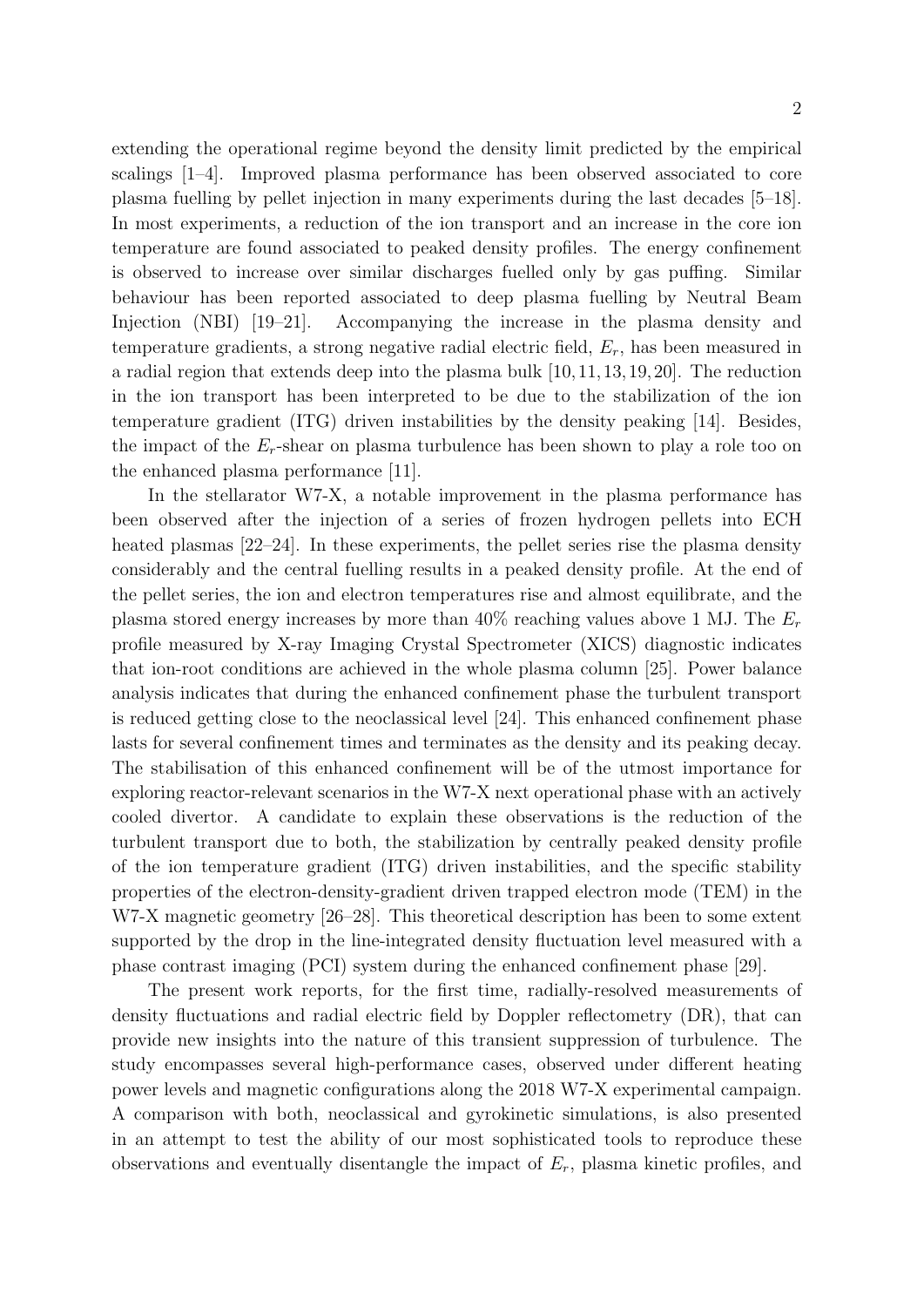magnetic configuration on the density fluctuations.

Measurements are obtained with a DR system working in the 50-75 GHz frequency range in O-mode polarization and with fixed probing beam angle of  $\alpha = 18^{\circ}$  [30, 31]. Under these conditions, perpendicular wave-numbers of the turbulence in the range  $k_{\perp} \sim 7 - 10$  cm<sup>-1</sup> are measured at the accessible local densities in the range from 2.8 to 6.3 × 10<sup>19</sup> m<sup>-3</sup>.

The remainder of the paper is organised as follows. The experimental set-up is described in section 2 and the experimental results in section 3: those related to the radial electric field measurements in section 3.1 including the comparison with the neoclassical predictions in subsection 3.1.1, and those describing the density fluctuations in section 3.2, and the comparison with gyrokinetic simulations in subsection 3.2.1. Finally, the summary is included in section 4.

# 2. Experimental set-up

W7-X is an optimised superconducting stellarator with major radius  $R = 5.5$  m, minor radius  $a = 0.5$  m and magnetic field  $B_0 = 2.5$  T [32, 33]. W7-X, with 50 non-planar and 20 planar superconducting coils, offers the possibility to explore different magnetic configurations [34]. Besides, island divertor operation is possible with edge rotational transform equal to 5/6 (low iota), 5/5 (standard) and 5/4 (high iota configuration) [22].

In the present experiments, plasmas are created and heated by ECH  $2^{nd}$  harmonic at 140 GHz. The ECH system [35] consists of 10 long-pulse gyrotrons with a power per gyrotron of up to 0.8 MW, coupled into the plasma either in X-mode or in O-mode polarization. The later allows expanding the operational plasma density range beyond the X-mode cut-off density  $(1.2 \times 10^{20} \text{ m}^{-3})$ .

The pellet injection system in operation at W7-X during the 2017-2018 experimental campaigns can provide series of hydrogen ice pellets with a variable repetition frequency [36]. During these campaigns, long series of pellets with more than 30 pellets per discharge/program were performed reaching densities of up to  $1.4 \times 10^{20}$  m<sup>-3</sup>. These experiments demonstrate central fuelling during pellets series and a better fuelling efficiency and a deeper penetration with the number of pellet within a series. Initial pellets in the series cool the plasma edge and facilitate a deeper penetration for later pellets.

The main experimental results presented in this work have been obtained using Doppler reflectometry (DR). This technique is used to measure the density fluctuations and its perpendicular rotation velocity, at different spatial scales and with good spatial and temporal resolution [37–40]. In these experiments a V-band DR system working in O-mode polarization has been used to measure radially-resolved density fluctuations and  $E_r$  profiles [31]. The reflectometer front end, installed at port AEA21 (toroidal angle  $\phi = 72^{\circ}$ , uses a single antenna and a set of mirrors for launching and receiving the signal at fixed probing beam angle of  $\alpha = 18^{\circ}$  [30]. The fixed probing beam angle limits the accesible perpendicular wave-numbers of the turbulence within the range  $k_{\perp} \sim 7 - 10$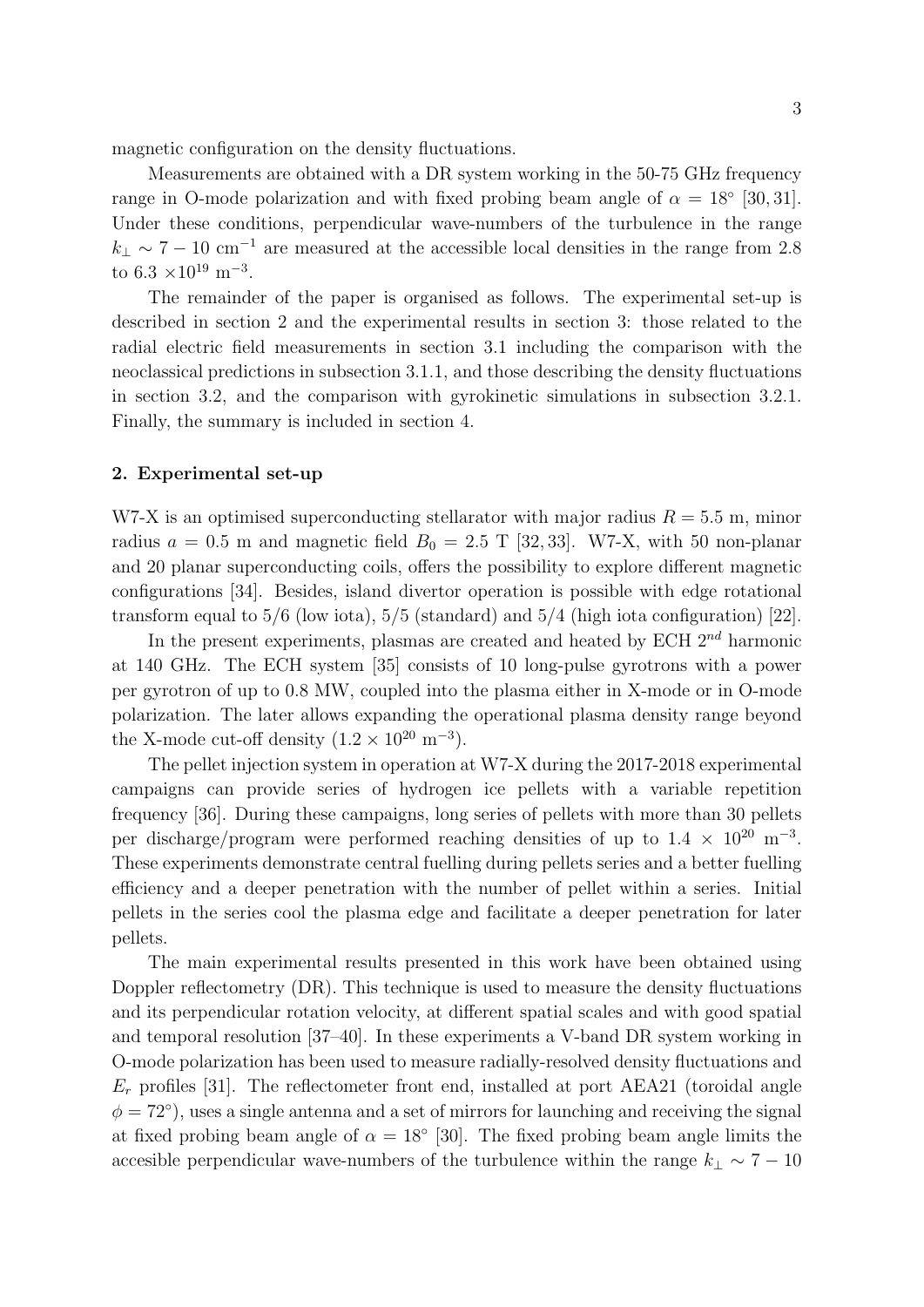cm<sup>−</sup><sup>1</sup> . During each experimental program, the probing frequency of the reflectometer is scanned in a hopping mode from 50 to 75 GHz, typically in steps of 1 GHz, 10 ms long. Thus, every 250 ms a complete frequency scan is performed probing local densities from 2.8 to  $6.3 \times 10^{19}$  m<sup>-3</sup>. The corresponding radial positions and perpendicular wavenumbers are calculated using the 3D ray-tracing code TRAVIS [41] with the proper magnetic configuration VMEC equilibrium and the density profile measured by the Thomson Scattering diagnostic [42]. Uncertainties are calculated as the dispersion of the radial positions and perpendicular wave-numbers calculated using a bundle of rays that simulates the DR probing beam.

The perpendicular rotation velocity of the plasma turbulence measured by DR is a composition of both the plasma  $E \times B$  velocity and the intrinsic phase velocity of the density fluctuations:  $u_{\perp} = v_{E \times B} + v_{ph}$ . In cases in which the condition  $v_{E\times B} \gg v_{ph}$  holds,  $E_r$  can be obtained directly from the perpendicular rotation velocity:  $E_r = u_{\perp} \cdot B = 2\pi f_D/k_{\perp} \cdot B$ , where  $f_D$  is the frequency of the Doppler peak and B is the magnetic field. Experiments performed both in tokamaks and stellarators have demonstrated that this assumption is in general valid [37,39,43,44]. In high collisionality plasmas, however, the contribution of  $v_{ph}$  to  $u_{\perp}$  may become relevant [44, 45]. In the present experiments, it is assumed that  $v_{E\times B} \gg v_{ph}$  in order to calculate  $E_r$ and, for a number of cases, the obtained  $E_r$  profile is compared with that obtained using the neoclassical codes DKES (Drift Kinetic Equation Solver) [46] and KNOSOS (KiNetic Orbit-averaging SOlver for Stellarators) [47]. A good agreement between them would support the assumption that the perpendicular rotation velocity of the plasma turbulence is dominated by the  $E \times B$  velocity.

The experimental  $E_r$  values measured at different flux surfaces correspond to the local values measured by DR at the outboard midplane of the bean-shaped plane. In this sense, the term local  $E_r$  is used to refer to experimental  $E_r$ . As it is explained below, the flux surface expansion has to be taken into account when these local values are compared with those calculated by neoclassical codes.

Regarding the density fluctuations, the power of the back-scattered DR signal is the relevant quantity proportional to  $|\delta n|^2$  and given by  $S = A_D \cdot \Delta f_D$ , where  $A_D$  and  $\Delta f_D$ are the height and width of the Doppler peak. It has to be noted that, in general, a microwave generator working with variable frequency produces a different power output at each frequency. Besides, the transmitted power through the transmission line may also depend on the frequency. Therefore, a power calibration of the Doppler reflectometer is indispensable for a proper comparison of the fluctuations measured at different frequencies. The calibration applied to the data presented in section 3.2 is a combination of a direct calibration of the ex-vessel transmission line components in fundamental waveguide, the theoretical behaviour of the in-vessel directional coupler and the result of a systematic error analysis. The last term yields rather small values  $\zeta$  ( $\zeta$  2 dB for most probing frequencies), however, it is worth to consider it as it accounts for the transmitted power frequency dependence of the components not included in the calibration. Finally, it has to be noted that the configuration of the Doppler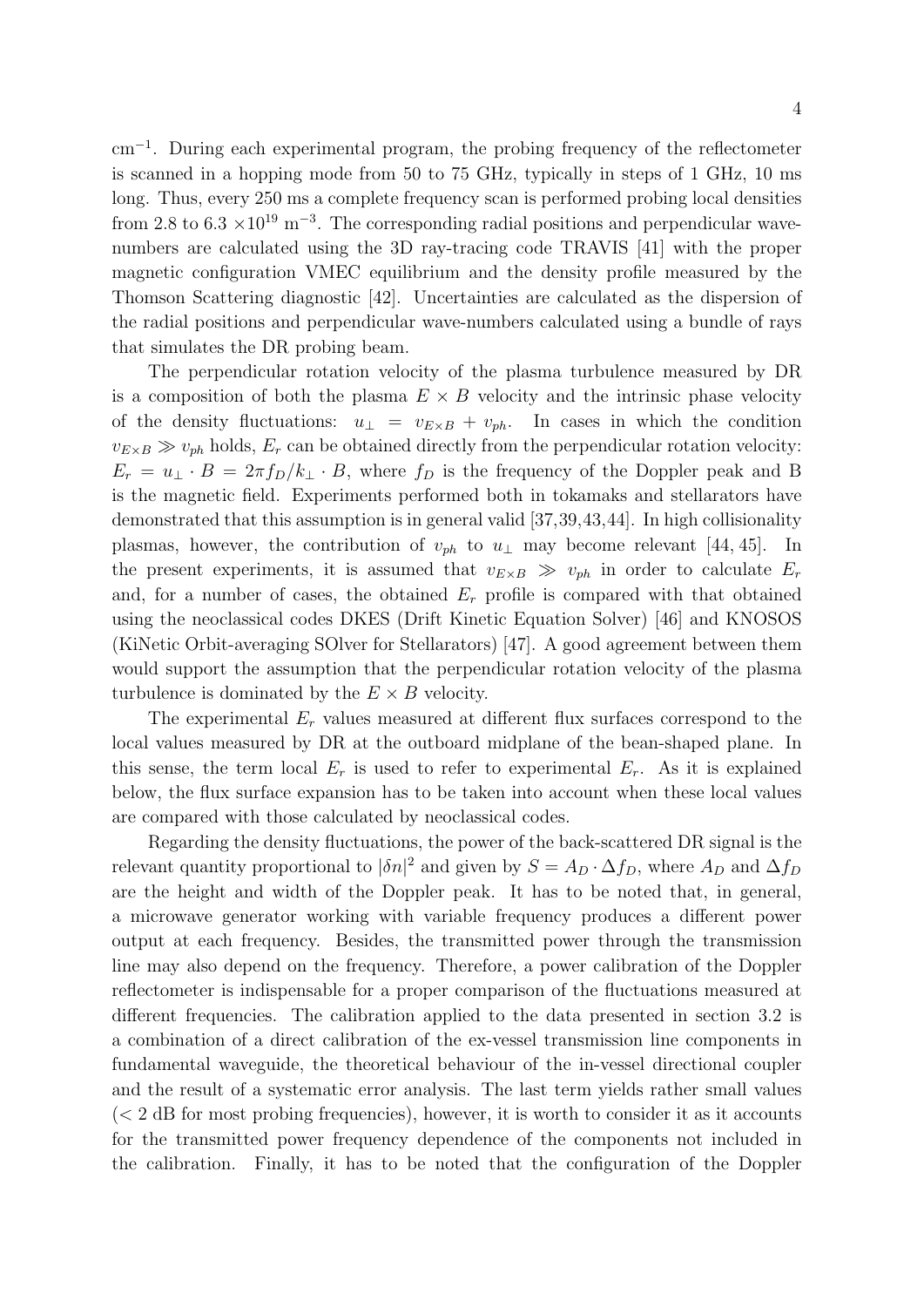reflectometer hardware was fixed during the whole experimental campaign what allows using the same power calibration factors. Thus, fluctuation levels measured at different scenarios can be directly compared.

### 3. Experimental results

The enhanced confinement phase observed in W7-X after the injection of pellets series has been described in recent publications [22–24, 29]. Core plasma fuelling by the injection of pellets allows rising the central density, increasing considerably the density peaking. After the pellet phase, the density and its peaking gradually decay while the electron and ion temperature increase and almost equilibrate, giving rise to a pronounced increase in the diamagnetic energy. This high performance phase lasts for several confinement times and terminates as the density and its peaking finally decay. As discussed in [24], this confinement improvement cannot be explained only by the increase in the plasma density: gas fuelled plasmas with similar line-averaged density and heating power have lower ion temperature and plasma energy. Although transient, the enhanced confinement phase lasts, in most cases, long enough to perform a full DR frequency scan, essential to measured the radial profiles of  $E_r$  and density fluctuations. These profiles are compared with those measured in gas fuelled plasmas with similar density and heating power level. This study includes several high performance phases, observed under different heating power levels and magnetic configurations, along the 2018 W7-X experimental campaign.

### 3.1. Radial electric field

Radial electric field profiles have been measured using DR in experimental programs with different pellet sequence reaching different plasma densities and heated with different ECH power levels, in two magnetic configurations: standard and high iota, named EJM and FTM, respectively. Details on these configurations can be found in [22, 31]. A pronounced  $E_r$ -well is measured with local  $E_r$  values as high as  $-40$  kV/m in the radial range  $\rho \sim 0.7-0.8$  during the post-pellet enhanced confinement phase in both magnetic configurations. In plasmas with similar ECH heating power and density but fuelled by gas puffing, the local  $E_r$  profile is rather flat with values close to  $-15 \text{ kV/m}$  within the range  $\rho \sim 0.5-0.9$ . As an example, figure 1 shows the local  $E_r$  profiles measured during the post-pellet enhanced confinement phase in two cases with different plasma density and ECH heating power in the standard magnetic configuration. For comparison, the  $E_r$  profiles measured in plasmas with similar density and ECH power but fuelled by gas puffing are also shown in figure 1. The corresponding electron density and temperature profiles are shown in figure 1.right. The vertical error bars in figure 1.left reflect both the uncertainty on  $k_{\perp}$  and the error on the fit of the Doppler peak, while the horizontal error bars reflects the uncertainty on the radial position calculated with TRAVIS but do not include uncertainties on the density profiles. The later may impact the precise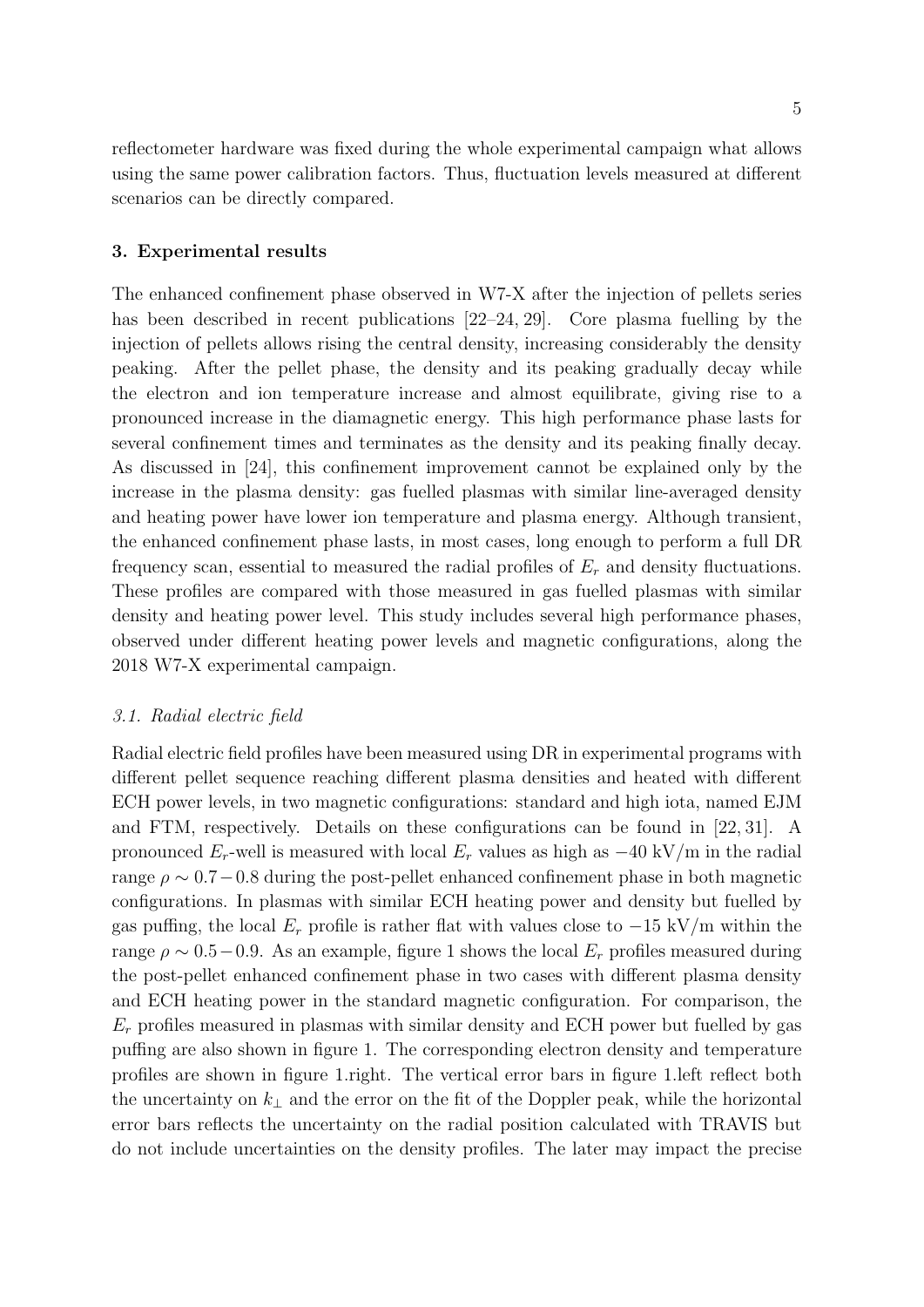

**Figure 1.** Left: Radial profiles of  $E_r$  measured during the post-pellet phase in two experimental programs (solid symbols) and those measured in gas fuelled reference plasmas (open symbols), with  $n_e \sim 8 \times 10^{19}$  m<sup>-2</sup> and  $P_{ECH} = 3$  MW (in blue), and  $n_e \sim 9 \times 10^{19} \text{ m}^{-2}$  and  $P_{ECH} = 5.5 \text{ MW}$  (in red). Right: Corresponding electron density and temperature profiles measured by Thomson Scattering during the postpellet phase in the two pellet fuelled plasmas (solid lines) and in the reference ones (dotted lines).

radial localization of the DR measurements specially at the plasma edge but do not modify the findings and conclusions reported in this work.

The plasma with higher heating power and density (program# 180918041) has more pronounced plasma gradients and deeper  $E_r$  well in the post-pellet phase The analysis of a number of scenarios confirm this observation. The maximum  $E_r$  intensity at the  $E_r$ -well scales with both density and ECH power level following a similar trend as the plasma energy content. The local  $E_r$  intensity measured by DR at  $\rho \sim 0.7$  - 0.75 during the post-pellet high confinement phase is shown in figure 2.left (solid symbols) as a function of the product: plasma density · ECH power. The data correspond to twelve discharges, five in the standard magnetic configuration and seven in the high iota configuration. Besides, data from gas fuelled discharges in both configurations is also included as a reference (open symbols). For the same discharges, the diamagnetic energy,  $W_d$ , is shown in figure 2.centre and the relation between  $E_r$  and  $W_d$  in figure 2.right. Both, the maximum  $E_r$  intensity and  $W_d$  are much higher in the post-pellet phase than in the gas fuelled plasmas for similar density and heating power level. Besides, as can be seen in figure 2, there are almost no differences between the two magnetic configurations. For given values of plasma density and heating power, the local  $E_r$  intensity at the postpellet phase is similar in both configurations. As it will shown in the next section, this is not the case when the density fluctuation level is compared.

3.1.1. Comparison with neoclassical simulations. The  $E_r$  profiles measured using DR during the post-pellet enhanced confinement phase have been compared with the neoclassical predictions obtained from the codes DKES and KNOSOS (the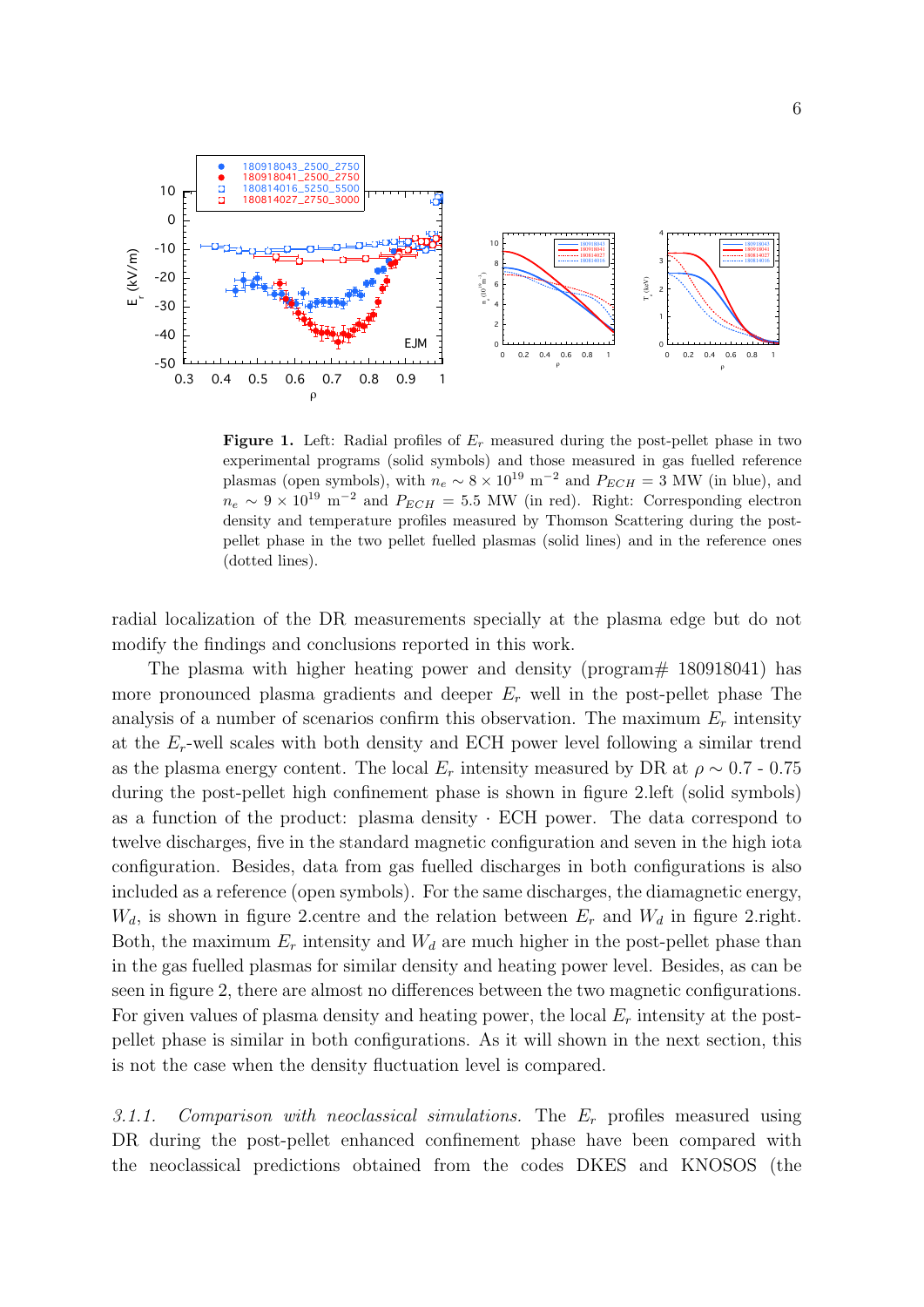

Figure 2. Local  $E_r$  intensity measured by DR at  $\rho \sim 0.7$ -0.75 (left) and diamagnetic energy (centre) during the post-pellet high confinement phase (solid symbols) and in gas fuelled plasmas (open symbols) as a function of the product  $n_e \times P_{ECH}$ . The relation between the  $E_r$  intensity and the diamagnetic energy is shown in the right panel. Standard magnetic configuration EJM is represented in red and high iota configuration FTM in black.

monoenergetic approach is employed; DKES is employed for calculating the transport coefficients at high collisionalities and KNOSOS at low collisionalities, see [47] for more details). Two scenarios have been selected with similar density ( $\sim 9 \times 10^{19}$  m<sup>-2</sup>) and heating power (∼ 5.5 - 6.0 MW) the first in the standard EJM magnetic configuration and the second in the high iota FTM configuration. In both cases the local  $E_r$  profile measured by DR in the post-pellet phase is very similar with maximum  $E_r$  at the  $E_r$ well close to  $-40 \text{ kV/m}$ . As before, plasmas with similar density and heating power but fuelled with gas puffing are also studied as a reference. For the calculations, the electron density and temperature profiles measured by Thomson Scattering diagnostic [42] and the ion temperature profile measured by X-ray Imaging Crystal Spectrometer (XICS) diagnostic [48] are taken as an input. These profiles are shown in figure 3. The profiles measured during the post-pellet phase are shown in the top panels and those in the reference gas fuelled plasmas in the bottom panels, in the standard magnetic configuration on the left and in the high iota configuration on the right. Note that for the simulations,  $T_i$  is set equal to  $T_e$  at the plasma periphery.

In order to compare the experimental  $E_r$  profiles with the simulations, the flux surface expansion has to be taken into account and the experimental local  $E_r$  profiles have to be normalised with  $|\nabla r|$ . At the position of the DR measurements (roughly at the outboard midplane of the bean-shaped plane), the flux surfaces are highly elongated with a rather high flux surface compression:  $|\nabla r| \sim 2.1$  in the standard magnetic configuration and  $|\nabla r| \sim 2.6$  in the high iota configuration.

The comparison of experimental  $E_r$  profiles and neoclassical predictions is shown in figure 4. Taking into account the possible error sources coming from possible uncertainties in the fits of the plasma profiles and from the assumption  $v_{E\times B} \gg v_{ph}$ that allows to obtain  $E_r$  directly from the perpendicular rotation velocity as  $E_r = u_\perp B$ ,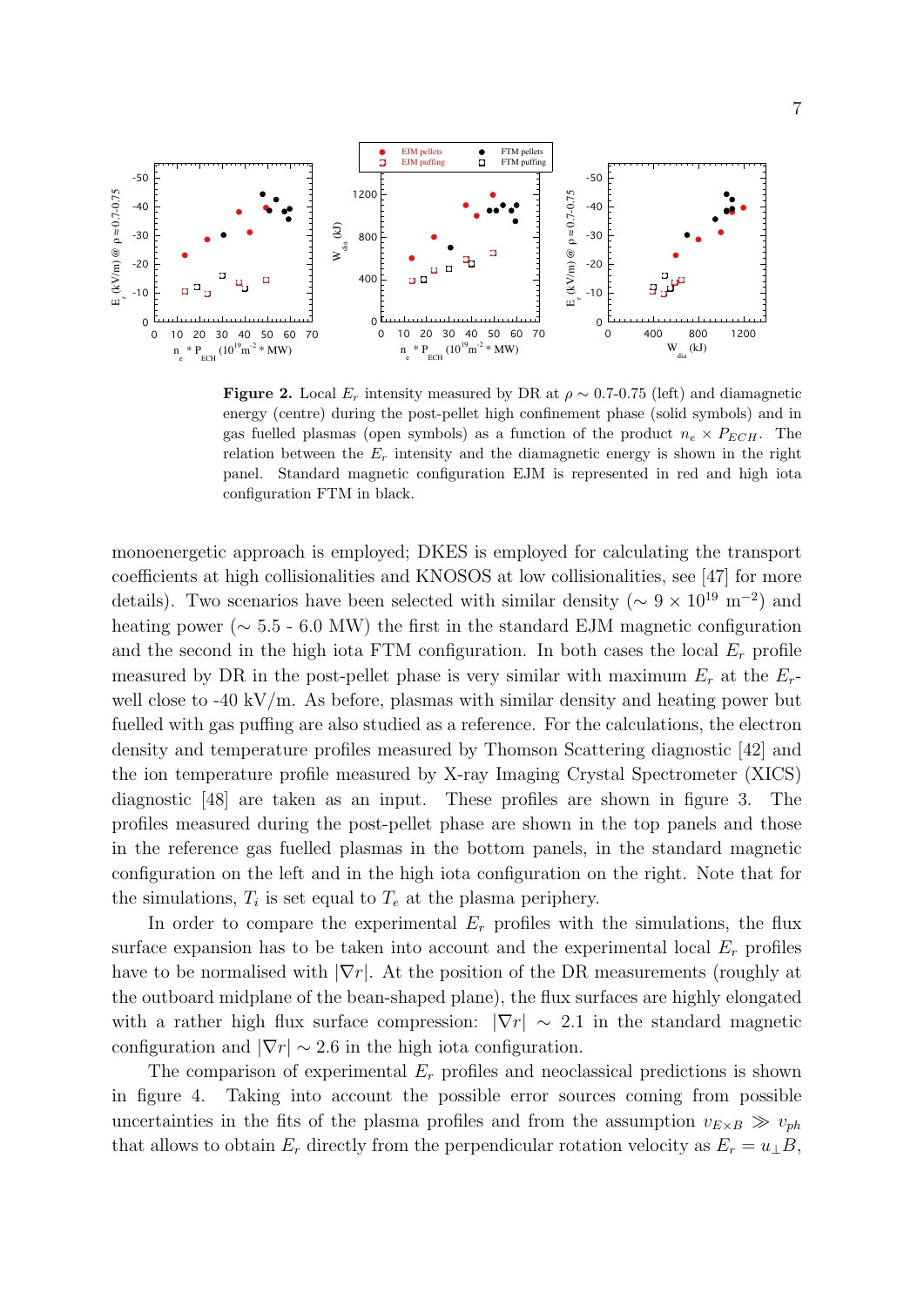

Figure 3. Electron density and temperature profiles measured by Thomson Scattering diagnostic and ion temperature profile measured by XICS diagnostic during the postpellet phase in the standard EJM (a) and high iota FTM magnetic configuration  $(c)$ , and in the reference gas fuelled plasmas in the two configurations  $(b)$  and  $(d)$ , respectively. The solid lines represent the fits to the experimental values (symbols) measured during the time interval of the DR analysis.



Figure 4. Comparison of experimental  $E_r$  profiles normalised with  $|\nabla r|$  (symbols) and neoclassical predictions obtained using the codes DKES and KNOSOS (lines) for the post-pellet enhanced confinement phase (solid symbols and thick lines) and for the corresponding gas fuelled plasmas (open symbols and broken lines); for the standard magnetic configuration EJM (left, in red) and for the high iota FTM configuration (right, in black). The error bars in the simulated  $E_r$  profiles result from a sensitivity study performed assuming deviations of 10% from the measured density and temperature profiles and their gradients.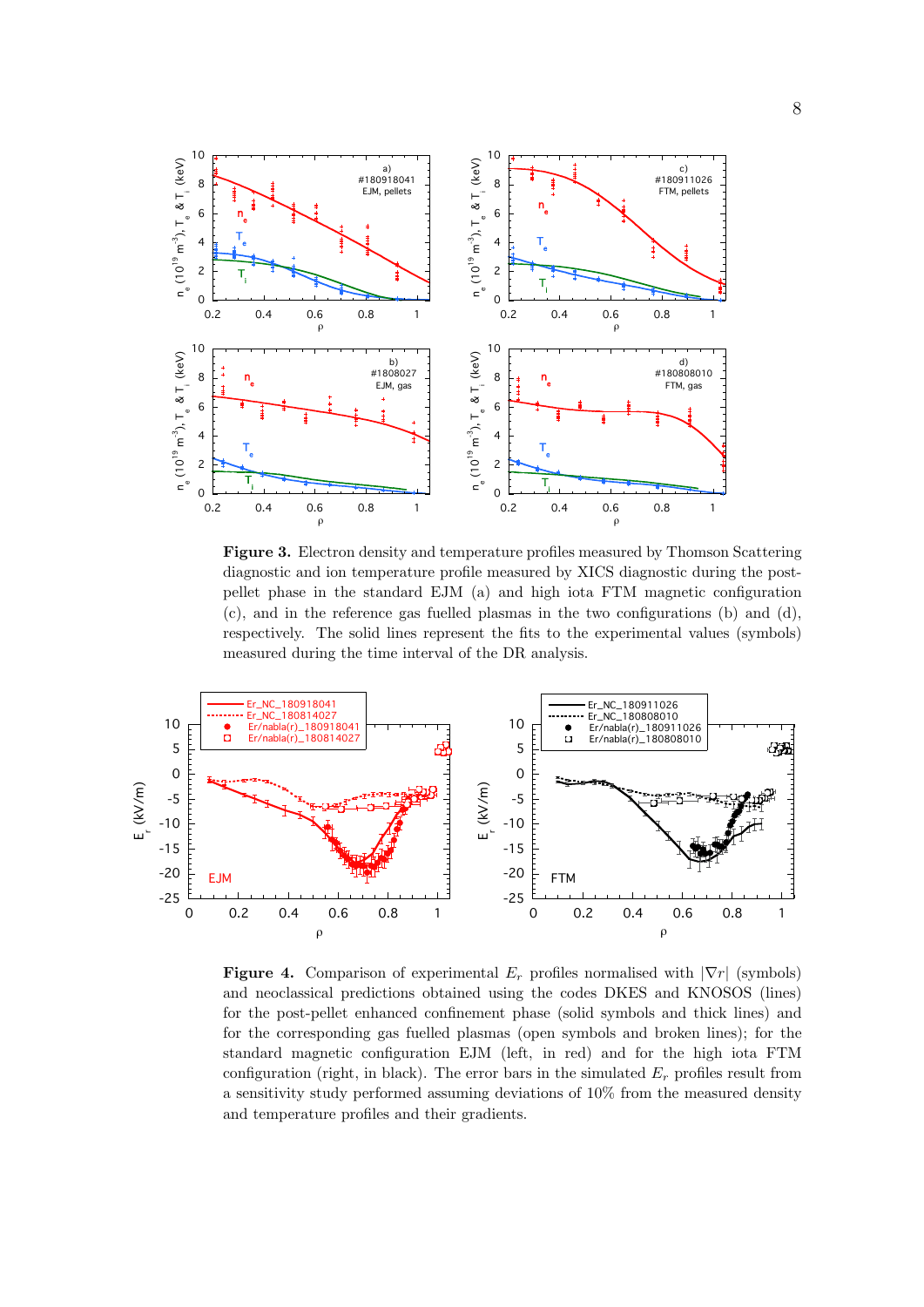a remarkable good agreement is found in the four cases. The flat  $E_r$  profiles measured in the gas fuelled plasmas, and the  $E_r$ -well radial position and intensity measured during the post-pellet phase, are rather well reproduced by the neoclassical simulations.

#### 3.2. Density Fluctuations

Radially resolved density fluctuations are obtained from the power of the back-scattered DR signals measured in the experimental programs presented in the previous section. In general, the density fluctuation level decreases from the plasma edge toward the plasma core in all plasma scenarios but the drop is more pronounced in the post-pellet enhanced confinement phase than in the gas fuelled plasmas. To illustrate this radial dependence, figure 5 shows the density fluctuations measured in the experimental programs presented in figure 1: standard magnetic configuration with  $n_e \sim 8 \times 10^{19}$  m<sup>-2</sup> and  $P_{ECH} = 3$  MW (in blue), and  $n_e \sim 9 \times 10^{19}$  m<sup>-2</sup> and  $P_{ECH} = 5.5$  MW (in red). In the post-pellet phase (solid symbols) the fluctuation level decreases by about  $15 - 20$  dB within the radial range from  $\rho \sim 0.9$  to  $\rho \sim 0.5$ , while it decreases only by about 10 dB in the gas fuelled plasmas (open symbols). The lower fluctuation level measured during the post-pellet phase may be the result of a change in the turbulence nature or intensity linked to the change in the plasma profiles and/or the result of the  $E_r$ -shear impact on turbulence. Gyrokinetic simulations have been performed aiming to asses the relative importance of the two effects (see subsection 3.2.1).



Figure 5. Radially resolved density fluctuations measured during the post-pellet phase in two experimental programs (solid symbols) and those measured in gas fuelled reference programs (open symbols), with  $n_e \sim 8 \times 10^{19} \text{ m}^{-2}$  and  $P_{ECH} = 3 \text{ MW}$  (in blue), and  $n_e \sim 9 \times 10^{19} \text{ m}^{-2}$  and  $P_{ECH} = 5.5 \text{ MW}$  (in red). Same experimental programs as in figure 1.

Significant differences are found when the two magnetic configurations are compared as regards the density fluctuations. The density fluctuation level during the post-pellet enhanced confinement phase is lower in the high iota magnetic configuration than in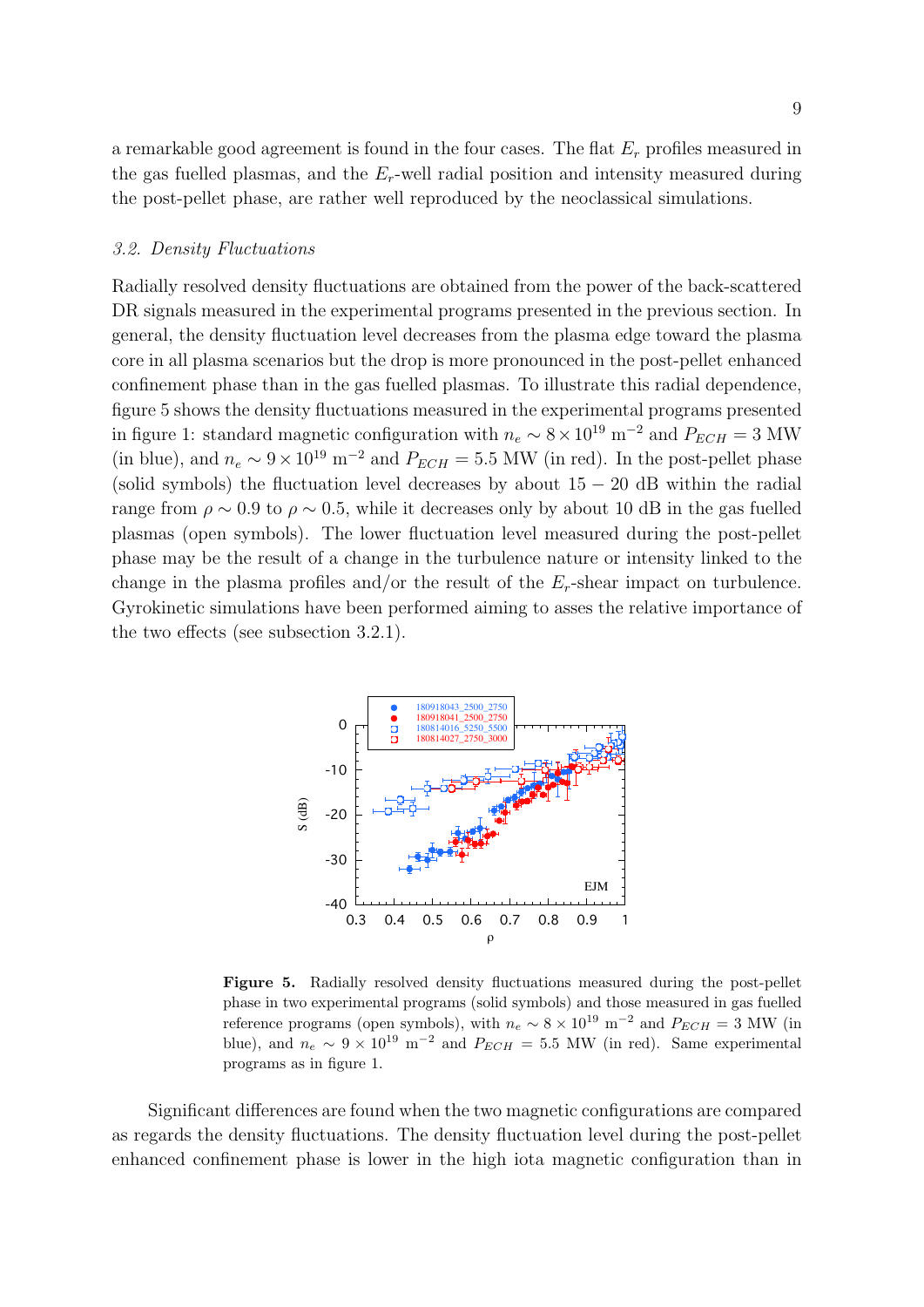the standard one in the radial range  $\rho \sim 0.6$  - 0.8. Figure 6 shows the fluctuation level during the post-pellet phase and in gas fulled plasmas measured in the two magnetic configurations: standard EJM (left, in red) and high iota FTM (right, in black). These cases correspond to the four experimental programs represented in figures 3 and 4. During the post-pellet phase, the fluctuation level radially drops faster in the high iota FTM configuration (figure 6.right) than in the standard EJM one where the radial reduction is more gradual (figure 6.left).



Figure 6. Radially resolved density fluctuations measured during the post-pellet phase (solid symbols) and those measured in gas fuelled reference programs (open symbols), in the standard magnetic configuration (left, in red) and in the high iota configuration (right, in black). Same experimental programs as in figures 3 and 4.

A similar behaviour is found in all programs studied in this work. This is clearly seen when the local density fluctuation level is represented versus the local  $E_r$  intensity as shown in figure 7. This representation reflects mainly the radial evolution of the two quantities rather than any direct dependence of the fluctuation level on  $E_r$ , and clearly shows the differences when the two configurations are compared. A linear trend is visible in both configurations, in the standard EJM (figure 7.left) and in the high iota FTM (figure 7.right), but with steeper slope in the later. The differences found when the two magnetic configurations are compared may be associated directly to configuration properties but also to the differences in the plasma profiles that evolve differently in the post-pellet phase (as can be seen in figure 3.a and 3.c).

3.2.1. Comparison with gyrokinetic simulations. Gyrokinetic simulations using the codes EUTERPE [49–52] and stella [53] have been performed aiming to disentangle the impact of  $E_r$ , plasmas profiles, and magnetic configuration on the density fluctuations. The simulations are to some extent complementary. Stella simulations consider kinetic electrons but are local (do not consider  $E_r$ ), while EUTERPE simulations are global and with adiabatic electrons. The same four scenarios (as those presented in figures 3, 4 and 6) are considered: two post-pellet enhanced confinement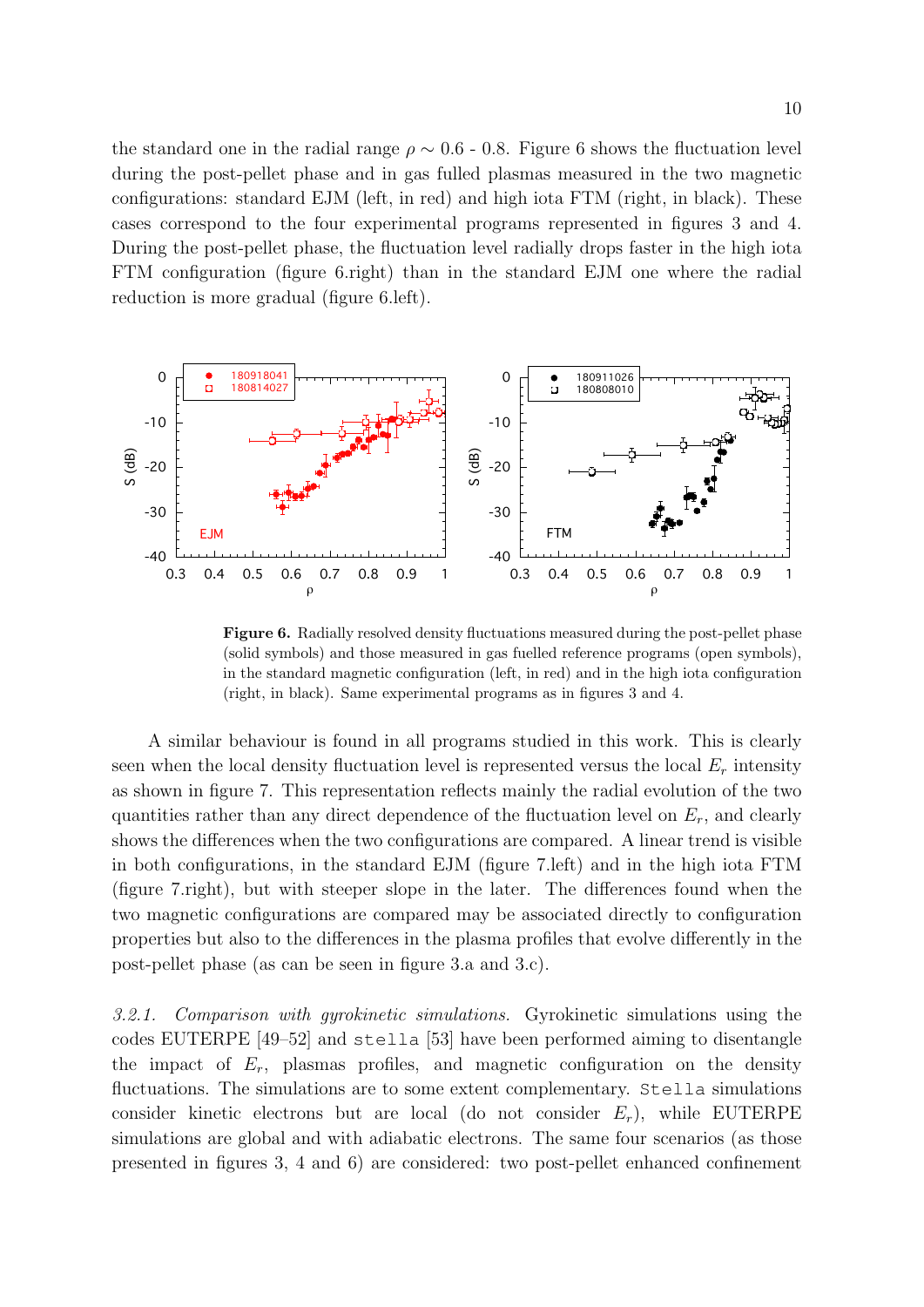

**Figure 7.** Density fluctuation level as a function of local  $E_r$  measured within the radial range  $\rho = 0.65$  - 0.85 in several experimental programs in the standard (left) and high iota (right) magnetic configurations. Solid symbols represent data obtained during the post-pellet phase and open symbols in gas fuelled reference programs.

phase programs with similar density ( $\sim 9 \times 10^{19}$  m<sup>-2</sup>) and ECH heating power  $({\sim 5.5-6.0 \text{ MW}})$  the first in the standard magnetic configuration and the second in the high iota configuration, and the two reference programs with similar plasma density and heating power but fuelled with gas puffing. As for the neoclassical simulations (shown in figure 4) the electron density and temperature profiles measured by Thomson Scattering diagnostic [42] and the ion temperature profile measured by XICS diagnostic [48] (shown in figure 3) are taken as an input.

Local (flux tube) linear gyrokinetic simulations have been performed using the code stella [53]. These simulations consider collisionless plasmas with kinetic electrons. In the simulations, we consider the flux tube centred at  $\phi = 0^{\circ}$ ,  $\theta = 0^{\circ}$  (where the ITG is expected to be more unstable, see e.g. [54] for a discussion), which lays in the vicinity of the DR measurement region. The flux tube is located at  $\rho \sim 0.7$ , a radial position where the modification in the plasma profile gradients reach a maximum ( $\rho \sim 0.7$  - 0.75, see figure 8), and at the same time, the drop in the density fluctuations is highest ( $\rho \sim 0.65$ . 0.7, see figure 6). The normalised density and temperature gradients displayed in figure 8 show that the post-pellet plasmas are characterised by higher density and temperature gradients as compared to the gas fuelled plasmas. In the later, density gradients are rather low in the two configurations resulting in a high  $\eta = L_n/L_T \geq 5$ . In the postpellet plasmas, differences are clearly seen when the two configurations are compared. The evolution of the plasma profiles after the injection of the pellets is different with higher  $\eta$  in the standard EJM than in the high iota FTM configuration (see figure 8.c).

The linear growth rates of the instabilities are shown in figure 9. For the  $k_{\perp}$ range accessible by DR ( $k_{\perp} \sim 7 - 10$  cm<sup>-1</sup>), simulations yield similar linear growth rates of the instabilities in the reference gas fuelled plasmas in the two configurations  $(\gamma \sim 1 - 1.2 \times 10^5 \text{ s}^{-1})$ . In the post-pellet phase plasmas however, a higher growth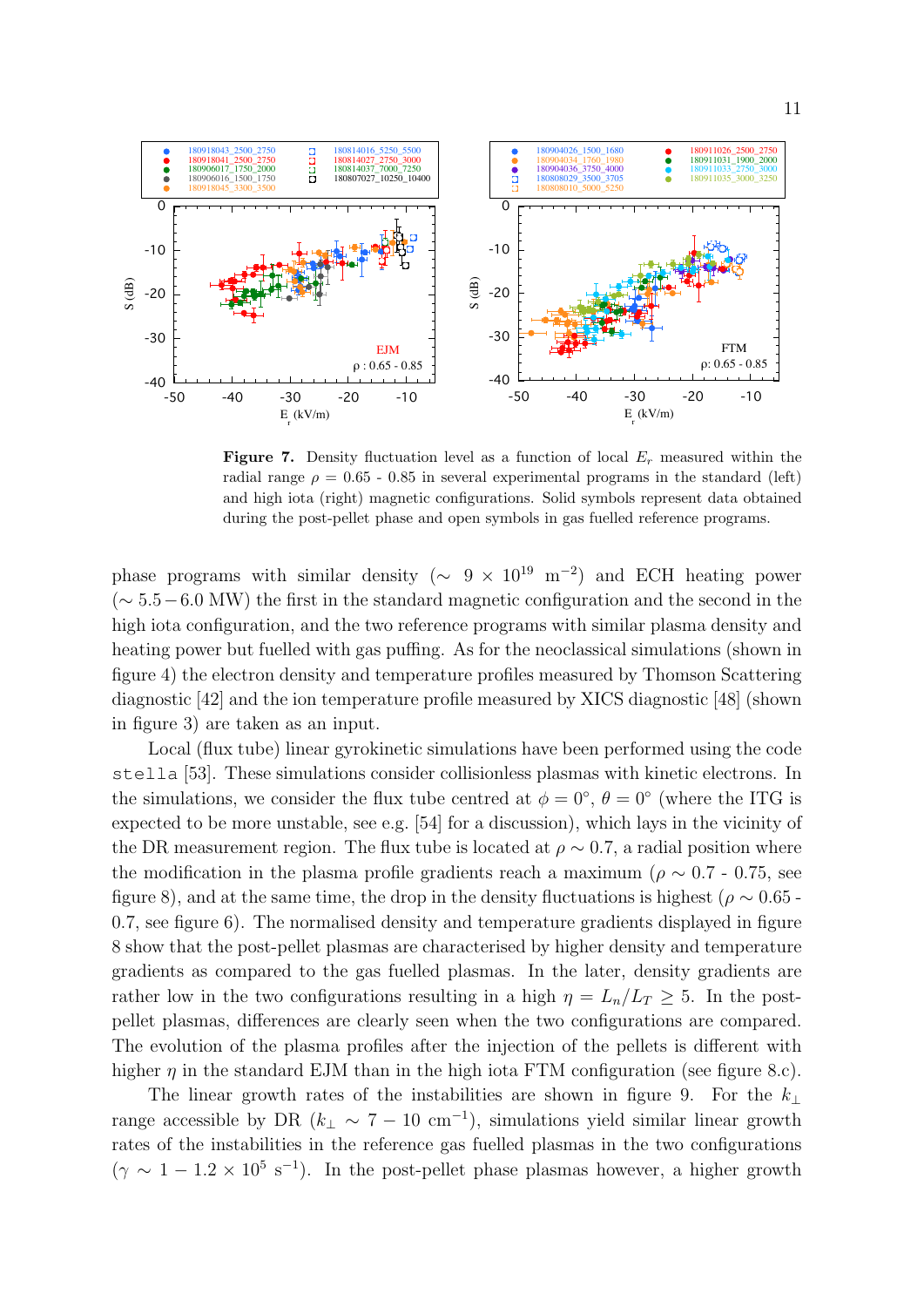

Figure 8. Normalised density gradient (in orange) and temperature gradient (in green) for gas fuelled (broken lines) and post-pellet plasmas (solid lines), in the standard EJM (a) and in the high iota FTM (b) configurations. (c): ratio of the temperature gradient and the density gradient for post-pellet plasmas in the standard (in red) and high iota (in black) configurations.



Figure 9. Linear growth rates of the instabilities obtained with the code stella for the four experimental programs: post-pellet phase (solid symbols, thick lines) and gas fuelled reference programs (open symbols, broken lines); in the standard configuration (in red) and in the high iota configuration (in black). The grey band indicates the  $k_{\perp}$ range accessible by DR.

rate is obtained in the standard EJM configuration  $(\gamma \sim 3 - 4 \times 10^5 \text{ s}^{-1})$  while it remains almost unchanged in the high iota FTM configuration. These differences can be partially understood taking into account that the evolution of the plasma profiles after the injection of the pellets is different in the two configurations: steeper temperature gradient in the EJM configuration (turbulence drive) and steeper density gradient in the FTM configuration (turbulence stabilization). Nevertheless, these linear simulations cannot explain the lower density fluctuation level measured during the post-pellet phase plasmas. The simulations also show differences in the parallel mode structure. The localization of the fluctuations along the flux tube peaks in the vicinity of the DR measurement region in the gas fuelled plasmas (characteristic of ITG modes) but moves out of this region in the post-pellet cases (characteristic of TEM modes). This could partially reconcile situations with higher growth rate and ion heat flux and, at the same time, lower local measure of density fluctuation levels. Finally, it has to be noted that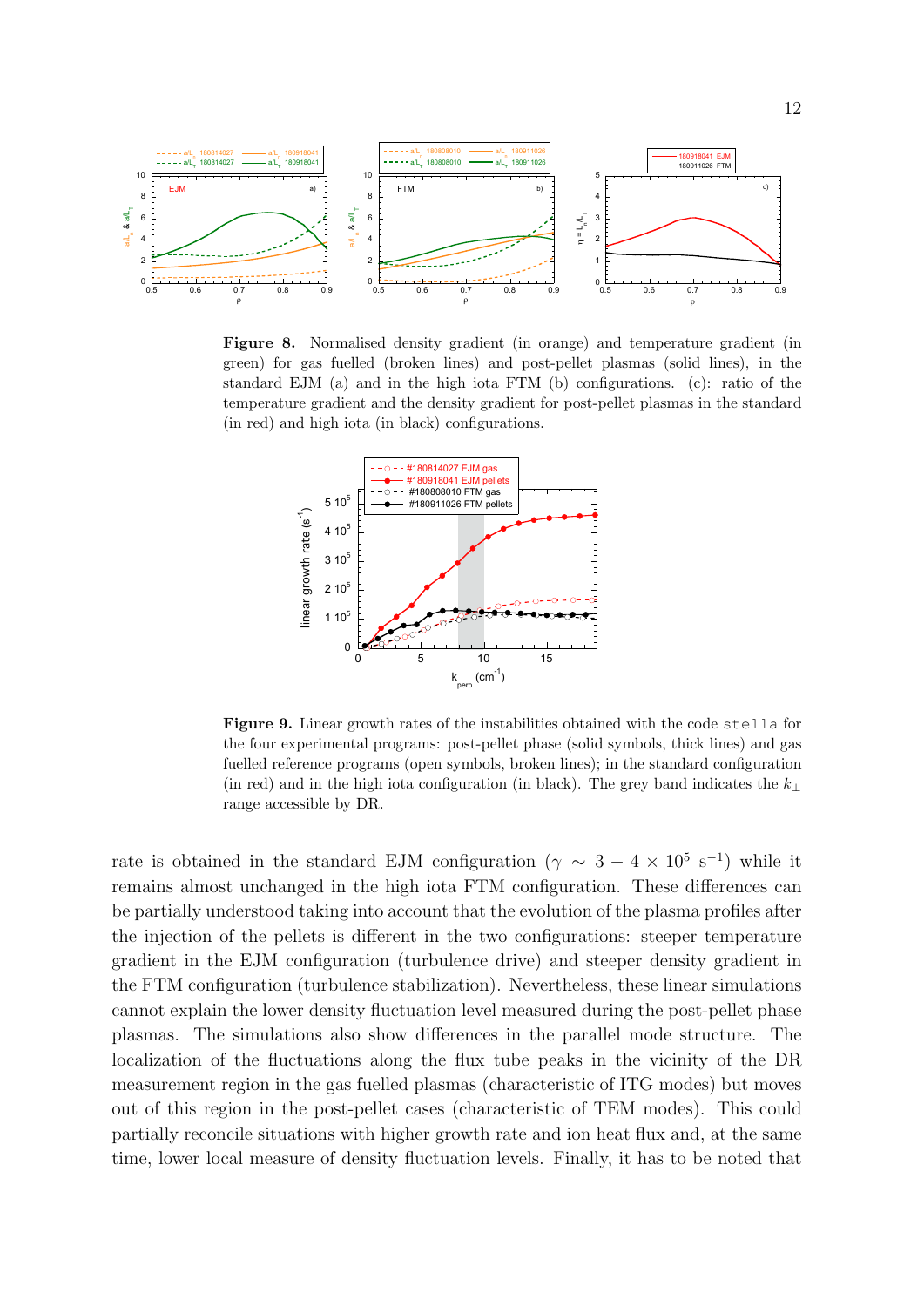collisions may also affect the results. As discussed in [27], a reduction in the linear growth rates of the TEM is expected if collisions are included in the simulations. Thus, collisions would affect the growth rates in the post-pellet cases but to less extent those in the gas fuelled plasmas being dominated by ITG modes.

Global linear gyrokinetic simulations have been carried out using EUTERPE to further study the effect of plasma profiles,  $E_r$  and magnetic configuration on the instabilities. These simulations consider collisionless ITG-driven turbulence with adiabatic electrons. The computational domain is restricted to the radial range  $\rho = 0.65 - 0.85$  to make the simulations computationally less expensive. The results of the simulations show that the most unstable modes are located at  $\rho \sim 0.75 - 0.85$  and have  $k_{\perp} \sim 9-10 \text{ cm}^{-1}$ , except in the post-pellet phase plasmas in the standard magnetic configuration where the modes are located at inner radial positions  $\rho \sim 0.65 - 0.7$ and have higher  $k_{\perp} \sim 12 - 13$  cm<sup>-1</sup>, slightly out of the range measured by the DR  $(k<sub>⊥</sub> ~ 7 - 10 cm<sup>-1</sup>)$ . The simulations indicate that the phase velocity of the most unstable modes goes in the ion diamagnetic drift direction (as expected for ion-drivenmodes), and oposite to the  $E \times B$  drift, with values around 0.2 - 0.3 km/s in the gas fuelled plasmas and up to 0.6 km/s in the post-pellet phase cases. These velocities are significantly smaller than the perpendicular rotation velocities measured in the experiments, supporting the assumption  $v_{E\times B} \gg v_{ph}$ . According to these results, obtaining  $E_r$  from the perpendicular rotation velocity as  $E_r = u_\perp B$ , represents an error in the determination of the local  $E_r$  of about 5% towards less negative values.

The linear growth rates of the most unstable modes for the four experimental programs are shown in table 1 and in figure 10. First studies performed ignoring  $E_r$ show that in the standard EJM magnetic configuration, the simulations yield a higher linear growth rate of the instabilities in the post-pellet phase plasma as compared to the reference gas fuelled plasma (figure 10.left, open symbols in red), in line with the results of the flux-tube simulations performed with stella (shown in figure 9). In the high iota FTM configuration, the linear growth rate is slightly lower in the postpellet phase as compared to reference plasma (figure 10.right, open symbols in black), and much lower than in the standard EJM configuration. As already stressed, this can be understood taken into account that the evolution of the plasma profiles after the injection of the pellets is different in the two configurations resulting in lower  $\nabla T_i/\nabla n$ ratio in the high iota FTM configuration as compared to that in the standard EJM configuration (as shown in figure 8.c ).

The comparison of the growth rates obtained with the two codes shows a rather good quantitative agreement in all cases but in the post-pellet case in the standard EJM configuration where the growth rate from stella is higher than that given by EUTERPE. However, as the models used in the simulations are different, a quantitative agreement should not necessarily be expected. The flux tube computational domain used in stella simulations cannot be expected to provide exactly the same results as full flux surface or global calculations, in general. In addition, an important difference between the stella and EUTERPE simulations is related to the model used for electrons.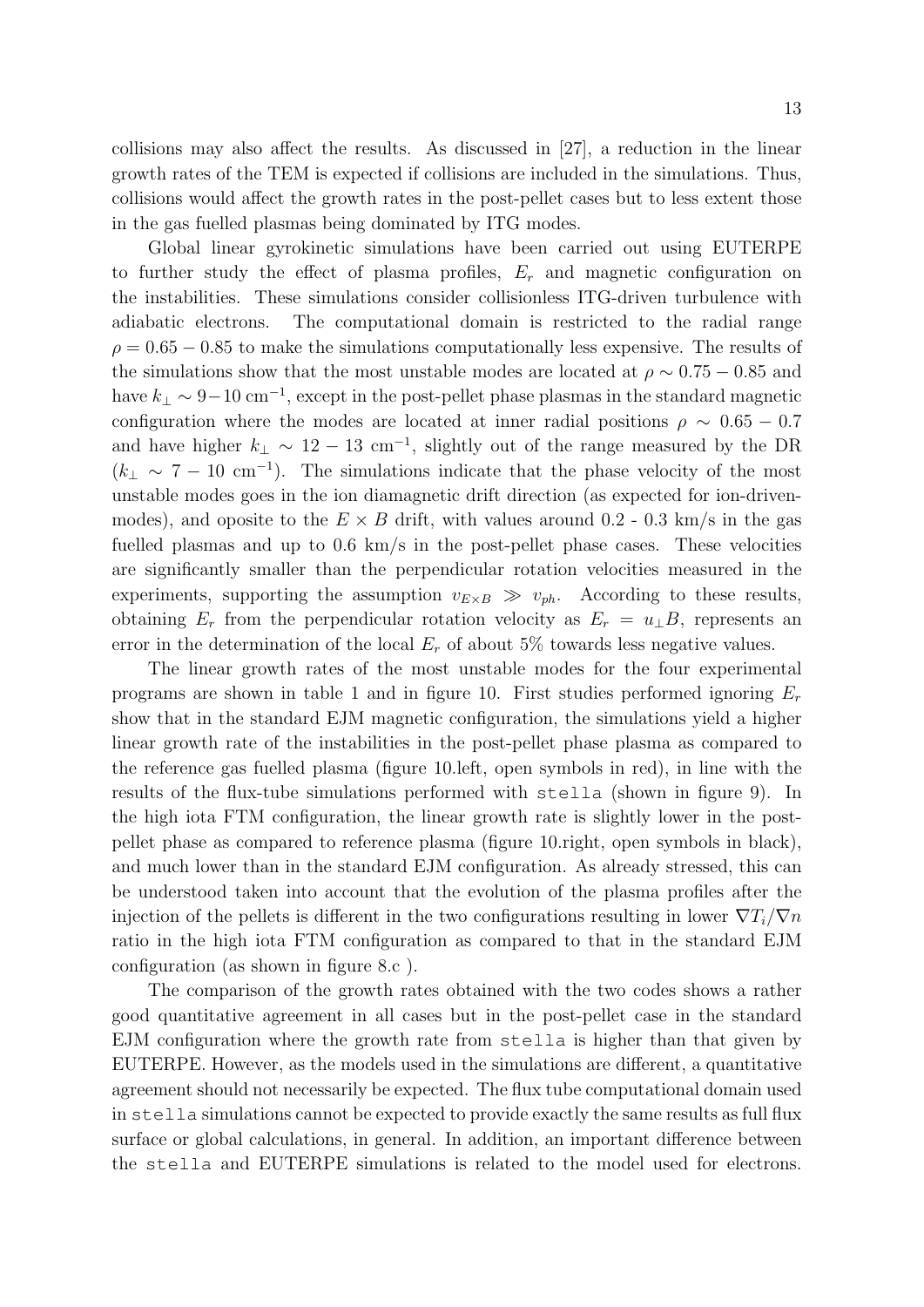|                | They are fully kinetic in stella cases while are considered adiabatic in EUTERPE's |  |  |  |  |  |  |  |
|----------------|------------------------------------------------------------------------------------|--|--|--|--|--|--|--|
|                | ones. Thus, TEM instabilities are not captured in EUTERPE simulations, only ITG    |  |  |  |  |  |  |  |
| instabilities. |                                                                                    |  |  |  |  |  |  |  |

|           |                  |                    | <b>EJM</b>                       | <b>FTM</b>         |                            |  |  |
|-----------|------------------|--------------------|----------------------------------|--------------------|----------------------------|--|--|
| Program#  | Fuelling         | $\gamma$ w/o $E_r$ | $\gamma$ with $E_r$              | $\gamma$ w/o $E_r$ | $\gamma$ with $E_r$        |  |  |
| 180814027 | gas puff         | $1.102\;10^5$      | $1.051~10^5~(-5\%)$              | $1.185\;10^5$      | $0.946\ 10^5\ (-20\%)$     |  |  |
| 180918041 | pellets          | $2.406\;10^5$      | 1.865 $10^5$ (-23%)              | $2.720\;10^5$      | 1.797 $10^5(-34\%)$        |  |  |
| 180808010 | gas puff $\vert$ | $1.237\;10^{5}$    | $1.102 \; 10^5 \; (-11\%)$       | $1.398\;10^5$      | $1.207\;10^5\;(-14\%)$     |  |  |
| 180911026 | pellets          | $1.046\;10^5$      | $0.808\;10^5 (-\overline{23\%})$ | $1.129\;10^5$      | $0.703 \; 10^5 \; (-38\%)$ |  |  |

Table 1. Linear growth rates (in  $s^{-1}$ ) of the most unstable modes obtained in global linear gyrokinetic simulations using the code EUTERPE for the four experimental programs, without and with  $E_r$ . In red and black the values obtained considering the actual magnetic configurations and in blue and green those obtained swapping the magnetic configurations. The reduction in the growth rate when  $E_r$  is included in the simulations is shown in brackets.



Figure 10. Linear growth rates of the most unstable modes obtained in global linear gyrokinetic simulations using EUTERPE for the four experimental programs: two programs in the standard configuration EJM (left, in red) and the other two in the high iota configuration FTM (right, in black), without and with  $E_r$  (open and solid symbols, respectively). In blue and green, the growth rates obtained swapping the magnetic configurations. The reduction in the growth rate associated to  $E_r$  is indicated for each case.

The effect of  $E_r$  on the instabilities has been studied by running the same set of simulations with the  $E_r$  profiles obtained in the neoclassical simulations (shown in figure 4). In all cases a reduction in the linear growth rate is observed when  $E_r$  is included in the simulations. While this reduction is relatively modest in the gas fuelled plasmas (5% in EJM and 14% in FTM), it is significant in the post-pellet plasmas (23% in EJM and 38% in FTM). This result is to some extent expected being the  $E_r$  and its shear more intense in the post-pellet cases. As a result, in the high iota FTM configuration, the linear growth rate of the instabilities is a factor of  $\sim 2$  lower in the post-pellet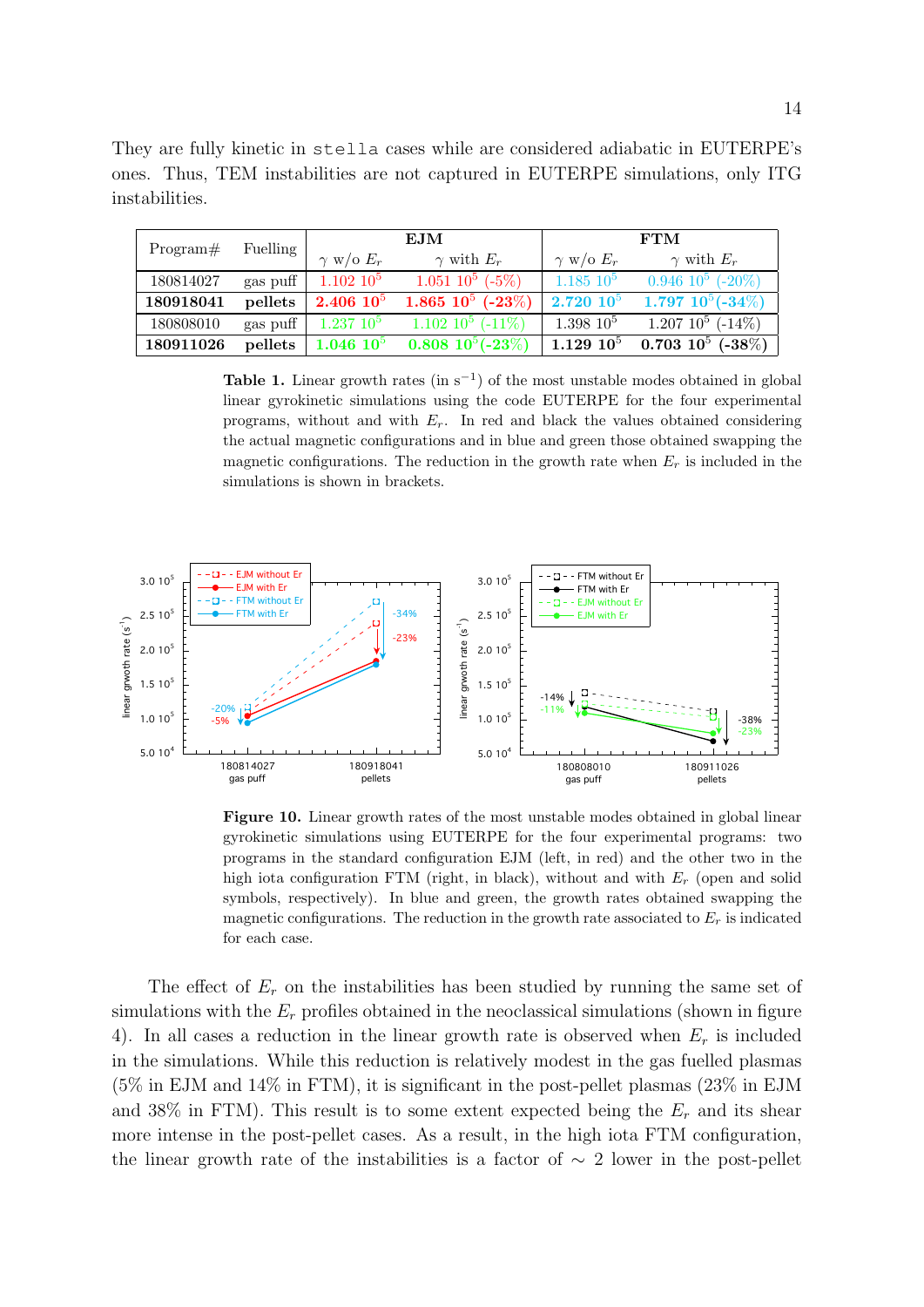phase than in the reference case when the effect of the  $E_r$  (and  $E_r$ -shear) is considered. This result is in line with the experimental result showing lower fluctuation level in the post-pellet phase as compared to the reference gas fuelled case. In the standard configuration however, despite the effect of  $E_r$  (23% reduction), the linear growth rate in the post-pellet phase is still higher than in the reference gas fuelled plasma, what seems to be in contradiction with the experimental results. It is worth mentioning that the growth rates shown in table 1 and figure 10 correspond to the most unstable modes that for the post-pellet phase in the EJM configuration have a  $k_{\perp}$  slightly above the range detected by the DR. Thus, lower  $k_{\perp}$  would have a lower growth rate.

The results obtained in the standard magnetic configuration are in line with previous studies where the impact of  $E_r$  on the turbulence was studied using the GENE code under similar conditions [28]. It was found that  $E_r$  produces a displacement of the fluctuations in the magnetic surface towards regions with lower curvature less favourable for turbulence generation. This effect however was not strong enough to compensate the increase in the fluctuations due to the increase in the ion temperature gradient.

The comparison of the two configurations in the post-pellet phase conditions yields a lower growth rate of the instabilities in the high iota configuration as compared to the standard one, in agreement with the results of the flux-tube simulations performed with stella. This result is in line with the lower fluctuation level measured during the post-pellet phase in the high iota FTM configuration as compared to that measured in the standard EJM configuration. It is worth stressing however, that the lower growth rate in the high iota configuration is not directly linked to the magnetic configuration itself but to the differences in the plasma profiles. This conclusion results from the comparison of the growth rates obtained in simulations performed with the actual magnetic configuration and those obtained swapping the magnetic configuration but keeping the plasma profiles (shown in light blue and green in table 1 and in figure 10). The simulations without  $E_r$  carried out with same profiles and swapping the magnetic configuration show that the high iota FTM configuration is more unstable than EJM for the same profiles. On the other hand, the stabilizing effect of  $E_r$  is larger in the FTM configuration than in EJM for the same profiles, resulting in slightly lower growth rates in FTM. This difference however does not explain the lower fluctuation level measured in the FTM configuration, that is rather a consequence of the differences in the plasma profiles of the two pellet fuelled experimental programs (#180918041 and #180911026). Lower growth rates are obtained for the program  $\#180911026$  regardless the magnetic configuration considered in the simulations.

The results of the linear simulations discussed in the present work are in line with the experimental results obtained in the FTM configuration, as the density fluctuation level can be expected to increase with the linear growth rate. This is not the case found in the EJM configuration, in which higher linear growth rates but lower density fluctuation levels are found in the post-pellet phase than in the gas fuelled plasma. However, the fluctuation level is not determined only by the linear growth rate but depends also on the nonlinear saturation of instabilities. As it has been previously reported, the role of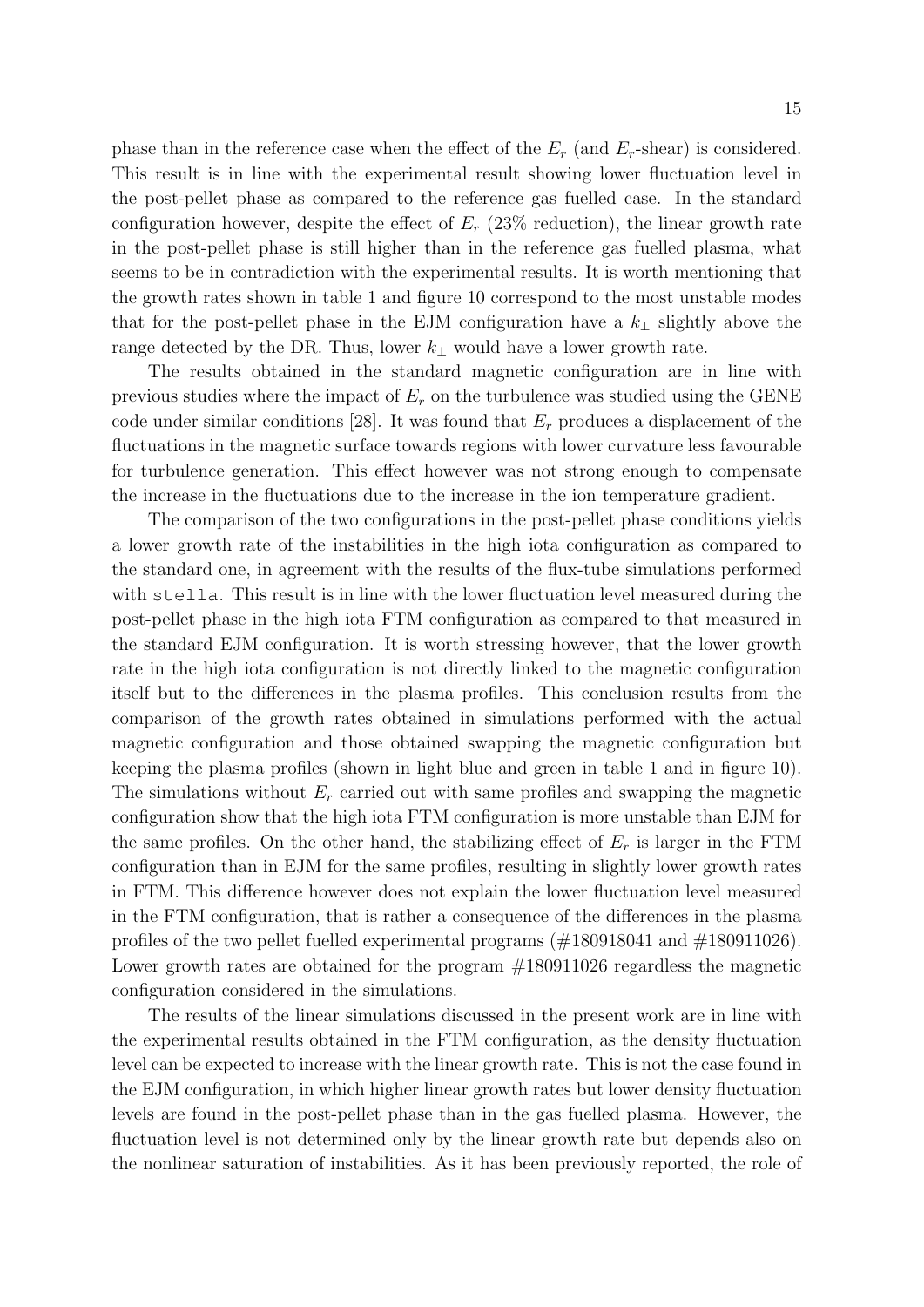zonal flows on the non-linear saturation of turbulence could yield results not envisaged within a linear framework [55]. It is well known that zonal flows affect the onset of ITG instabilities [56] and it has been shown that magnetic configurations linearly more unstable to ITG modes but with higher zonal flow response may lead to a stronger regulation of the turbulent transport [57]. Besides, the zonal flow response has been found to depend on  $E_r$  [58–60]. Recently, discrepancies between expectations based on linear simulations and the heat fluxes obtained in non-linear simulations have also been found in W7-X configuration [61]. Thus, non-linear gyrokinetic analyses could eventually resolve the disaccord found between experimental results and linear simulations. The stronger  $E_r$  in the post-pellet plasmas, as compared to that in the gas fuelled plasmas, may affect not only the linear growth rates, as found in this work, but also the zonal flow response and eventually the turbulent transport regulation. Future non-linear simulations are foreseen which will allow for a quantitative analysis of these effects and the comparison with the experimental results.

# 4. Summary

Radially resolved density fluctuations and radial electric field measurements have been performed during the post-pellet enhanced confinement phase in W7-X using Doppler reflectometry. Two magnetic configurations have been studied, the standard EJM and the high iota FTM configurations. After the injection of a pellet series, a strong negative  $E_r$  develops that extends deep into the plasma core, similar in the two configurations. The maximum  $E_r$  intensity at the  $E_r$ -well scales with both density and ECH power level following a similar trend as the plasma energy content. The comparison of experimental  $E_r$  profiles and neoclassical predictions obtained using the codes DKES and KNOSOS shows good agreement. The flat  $E_r$  profiles measured in reference gas fuelled plasmas, and the  $E_r$ -well radial position and intensity measured during the postpellet phase, are rather well reproduced by the neoclassical simulations. The density fluctuation level shows a radial drop from the plasma edge toward the plasma core, much more pronounced during the enhanced confinement phase than in reference gas fuelled plasmas. Besides, the density fluctuation level during the enhanced confinement phase is lower in the high iota magnetic configuration than in the standard one, in the radial range  $\rho$ : 0.6 - 0.8. Gyrokinetic simulations using the codes EUTERPE and stella have been performed aiming to disentangle the impact of  $E_r$ , plasmas profiles, and magnetic configuration on the density fluctuations. The simulations yield different results for the two post-pellet phase plasmas: lower linear growth rates are obtained in the high iota FTM configuration than in the standard EJM configuration. The differences however are not directly linked to the magnetic configuration itself but rather to the differences in the plasma profiles with lower  $\nabla T_i/\nabla n$  ratio in the high iota FTM configuration as compared to that in the standard EJM configuration. As a consequence, a reduction in the growth rate is found in the post-pellet phase plasma when compared to the gas fuelled reference plasma in the FTM configuration but not in the EJM. In all cases,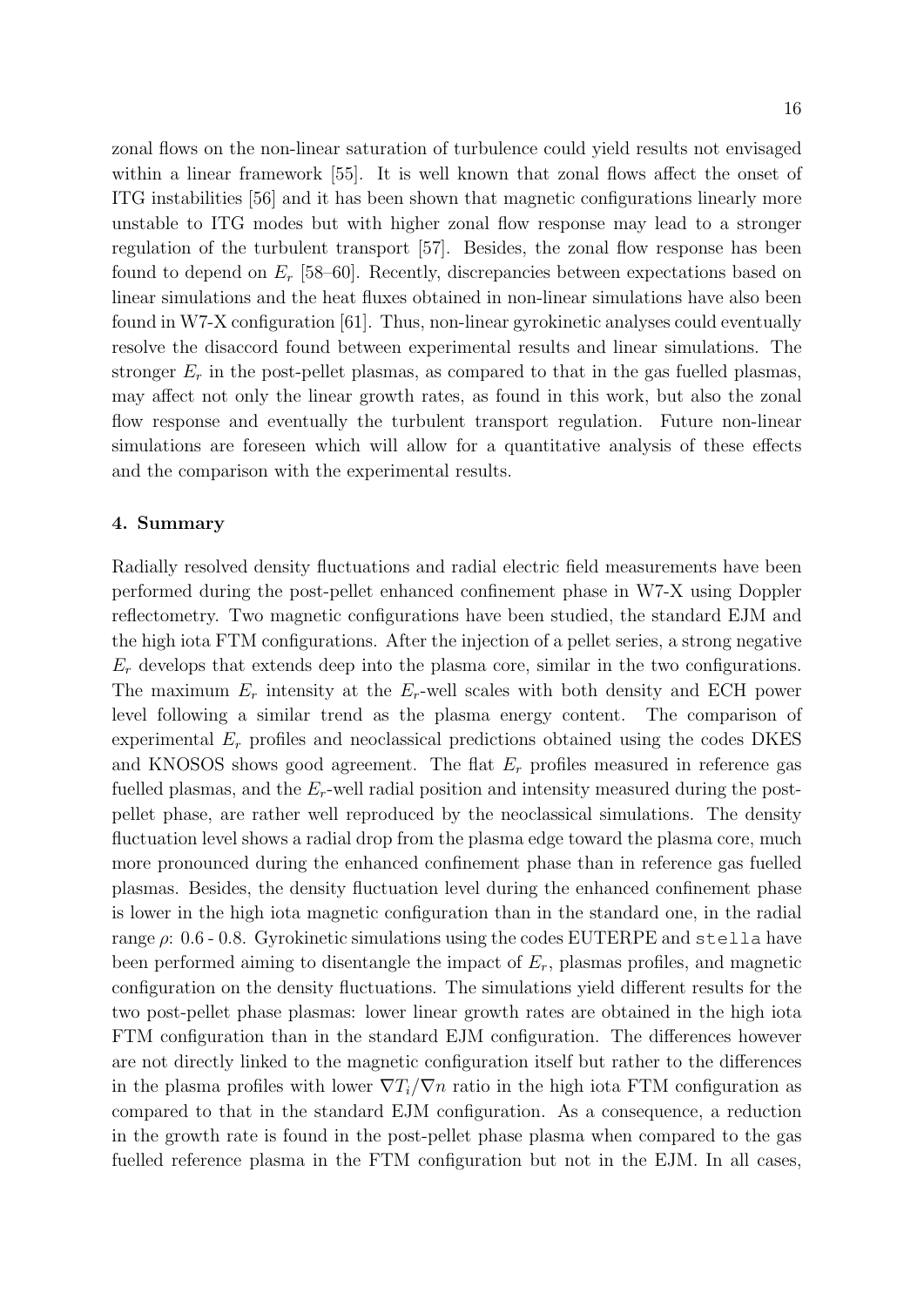a stabilization effect linked to  $E_r$  is observed. The effect is relatively modest in the gas fuelled plasmas (5% in EJM and 14% in FTM), but is significant in the postpellet plasmas (23% in EJM and 38% in FTM). This stabilization however is not strong enough to compensate the increase in the growth rate in the EJM configuration linked to a higher  $\nabla T_i/\nabla n$  ratio. Thus, the simulation results are in line with the experimental results obtained in the FTM configuration but cannot explain those found in the EJM configuration. Non-linear simulations are foreseen which will allow for a quantitative comparison with the experimental results.

#### Acknowledgements

The authors acknowledge the entire W7-X team for their support. This work has been partially funded by the Spanish Ministry of Science and Innovation under contract numbers FIS2017- 88892-P and PGC2018-095307-B-100. The authors acknowledge the computer resources at Mare Nostrum IV and the technical support provided by the Barcelona Supercomputing Center. Part of the simulations were carried out using the Marconi supercomputer at CINECA, from the EUROfusion infrastructure. This work has been carried out within the framework of the EUROfusion Consortium and has received funding from the Euratom research and training programme 2014-2018 and 2019-2020 under grant agreement No 633053. The views and opinions expressed herein do not necessarily reflect those of the European Commission.

### References

- [1] N. Ohyabu et al., Phys. Rev. Lett. **97**, 055002 (2006).
- [2] R. Sakamoto et al., Nuclear Fusion 49, 085002 (2009).
- [3] P. Lang *et al.*, Nuclear Fusion **52**, 023017 (2012).
- [4] P. Lang *et al.*, Nuclear Fusion **58**, 036001 (2018).
- [5] M. Greenwald *et al.*, Phys. Rev. Lett. **53**, 352 (1984).
- [6] J. Jacquinot, Plasma Physics and Controlled Fusion 30, 1467 (1988).
- [7] Y. Kamada et al., Nuclear Fusion **29**, 1785 (1989).
- [8] P. Smeulders et al., Nuclear Fusion 35, 225 (1995).
- [9] S. Milora, W. Houlberg, L. Lengyel, and V. Mertens, Nuclear Fusion 35, 657 (1995).
- [10] K. Ida et al., Plasma Physics and Controlled Fusion 38, 1433 (1996).
- [11] P. Maget, X. Garbet, A. Géraud, and E. Joffrin, Nuclear Fusion 39, 949 (1999).
- [12] R. Sakamoto et al., Nuclear Fusion 41, 381 (2001).
- [13] P. Gohil et al., Plasma Physics and Controlled Fusion 45, 601 (2003).
- [14] M. Romanelli, C. Bourdelle, and W. Dorland, Physics of Plasmas 11, 3845 (2004).
- [15] B. Pégourié, Plasma Physics and Controlled Fusion 49, R87 (2007).
- [16] Y. Takeiri et al., Nuclear Fusion 57, 102023 (2017).
- [17] K. McCarthy *et al.*, Nuclear Fusion **57**, 056039 (2017).
- [18] G. Motojima et al., Plasma Physics and Controlled Fusion 61, 075014 (2019).
- [19] U. Stroth *et al.*, Plasma Physics and Controlled Fusion **40**, 1551 (1998).
- [20] K. Ida et al., Nuclear Fusion **39**, 1649 (1999).
- [21] J. Baldzuhn, L. Giannone, M. Kick, and K. McCormick, Plasma Physics and Controlled Fusion 42, 463 (2000).
- [22] T. Klinger *et al.*, Nuclear Fusion **59**, 112004 (2019).
- [23] J. Baldzuhn et al., Plasma Physics and Controlled Fusion 62, 055012 (2020).
- [24] S. Bozhenkov et al., Nuclear Fusion **60**, 066011 (2020).